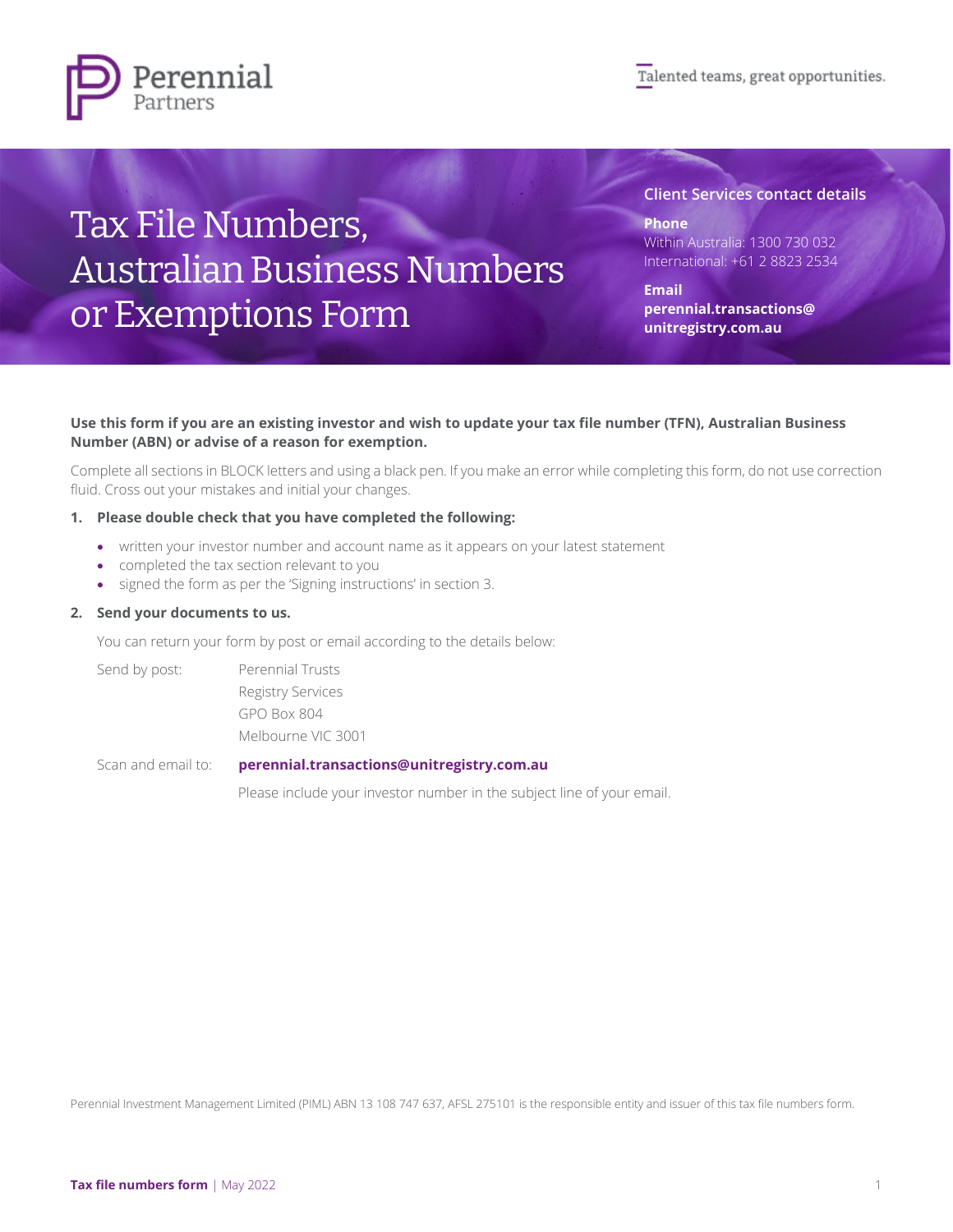# 1. Investor details

| Investor number |  |  |
|-----------------|--|--|
|                 |  |  |

Investor name

# 2. Tax file numbers, Australian Business Numbers or exemptions Individuals

## **Individuals**

Please provide your TFN or reason for exemption. If you are an Australian resident and do not provide your TFN, or reason for exemption, you will be taxed at the highest marginal tax rate plus the Medicare lew.

TFN

Reason for exemption

#### **Companies**

Please provide your ABN.

ABN

### **Trusts or superannuation funds**

Please provide the below information which is applicable to you.

ABN (applicable if you are a trust or a self-managed superannuation fund registered with the Australian Tax Office)

TFN

Australian Registered Scheme Number (ARSN) (applicable if your trust is registered with ASIC)

# 3. Signing instructions

By completing and signing this form, you

- authorise us to act according with the instructions on this form
- acknowledge that the instructions on this form supersede all previous instructions received by us, and
- agree to indemnify us from and against all losses, costs, expenses, claims, actions or proceedings brought against us in connection with following your instructions on this form.

### **Who needs to sign this form**

**Individual** – where the investment is in one name, the account holder must sign.

**Joint Holding** – where the investment is in more than one name, all of the account holders must sign.

**Companies** – where the company has a sole director who is also the sole company secretary, this form must be signed by that person. If the company (pursuant to section 204A of the Corporations Act 2001) does not have a company secretary, a sole director can also sign alone. Otherwise this form must be signed by a director jointly with either another director or a company secretary. Please indicate the capacity in which the form is signed.

**Trust** – the trustee(s) must sign this form. Trustee(s) signing on behalf of the trust confirm that the trustee(s) is/are acting in accordance with such designated powers and authority under the trust deed.

**Power of Attorney** – if you have not already lodged the Power of Attorney with us, please attach a certified copy of the Power of Attorney document that includes Certificate of Witness and Statement of Acceptance and Certified Identification Document of the Power of Attorney. I/we attest that the Power of Attorney has not been rescinded or revoked and that the Donor is still living.